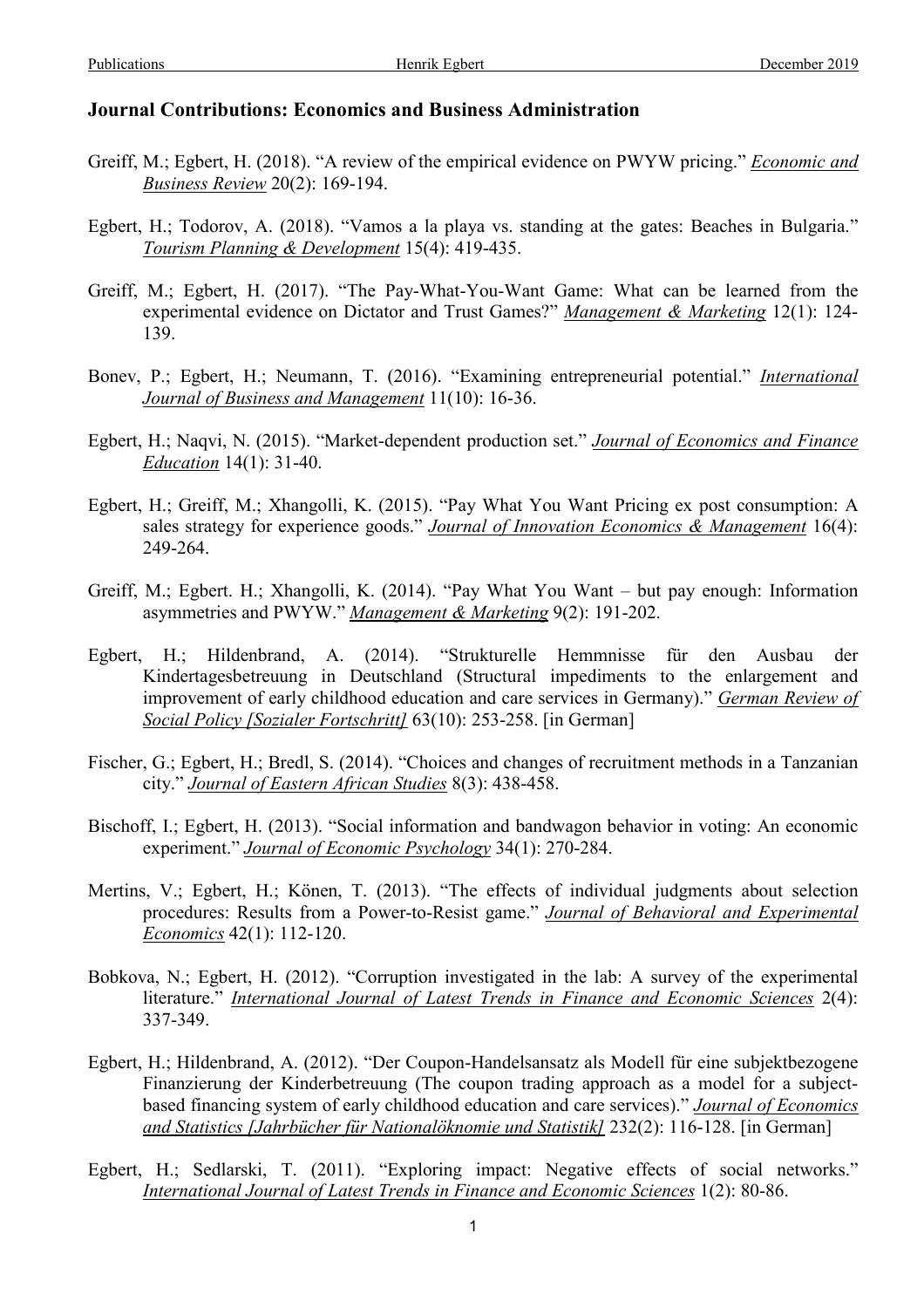- Egbert, H.; Fischer, G.; Bredl, S. (2011). "Different background, similar strategies: Recruitment in Tanzanian-African and Tanzanian-Asian companies." *Journal of Entrepreneurship* 20(2): 189- 205.
- Egbert, H. (2010). "Die Gesetzesreform zur Entwicklung des wissenschaftlichen Personals in Bulgarien: Eine ökonomische Gesetzesfolgenabschätzung (The reform of the higher education law on the development of academic staff in Bulgaria: An economic analysis)." *Osteuropa-Wirtschaft* 55(3): 180-191. [in German]
- Egbert, H.; Mengov, G. (2009). "Satisfaction and disappointment in consumer choices." *Journal of Psychological Investigations* 2009(1): 143-155.
- Egbert, H. (2009). "Business success through social networks? A comment on social networks and business success." *American Journal of Economics and Sociology* 68(3): 665-677.
- Mengov, G.; Egbert, H.; Pulov, S. Georgiev, K. (2008). "Emotional balances in experimental consumer choices." *Neural Networks* 21(9): 1213-1219.
- Egbert, H. (2007). "Capacity utilization of enterprises in Tanzania." *Tanzania Journal of Development Studies* 7(1): 16-26.
- Chobanov, G.; Egbert, H. (2007). "The rise of the transaction sector in the Bulgarian economy." *Comparative Economic Studies* 49(4): 683-698.
- Egbert, H. (2007). "The culture of a market: A case study of open-air horse markets." *Journal of Institutional and Theoretical Economics* 163(3): 493-502.
- Chobanov, G.; Egbert, H.; Sedlarski, T. (2007). "Mетоди за статистическо извличане на данни за транзакционните операции на микро ниво (Methods for data collection on transaction tasks: A Micro-level Analysis)." *Statistica* (Journal of the National Statistical Institute of Bulgaria) 2007(1): 5-14.
- Egbert, H. (2006). "Cross-border small-scale trading in South-Eastern Europe: Do embeddedness and social capital explain enough?" *International Journal of Urban and Regional Research* 30(2): 346-361. [in Bulgarian]
- Chobanov, G.; Egbert, H.; Giuredzheklieva, A. (2006). "Предложения за измерване на транзакционния сектор от официалната статистика (Suggestions for measuring the transaction sector by the official statistics)." *Statistica* (Journal of the National Statistical Institute of Bulgaria) 2006(2): 49-63. [in Bulgarian]
- Egbert, H. (1998). "Entrepreneurial advantages and disadvantages of belonging." *GeoJournal* 46(2): 129-134.

## **Journal Contributions: Economic Anthropology and Economic Sociology**

Egbert, H. (2018). "Marcel Mauss und ökonomische Theorien: Die Institution Geld (Marcel Mauss and economic theories: The institution of money)." *Anthropos* 113(2): 690-699. [in German]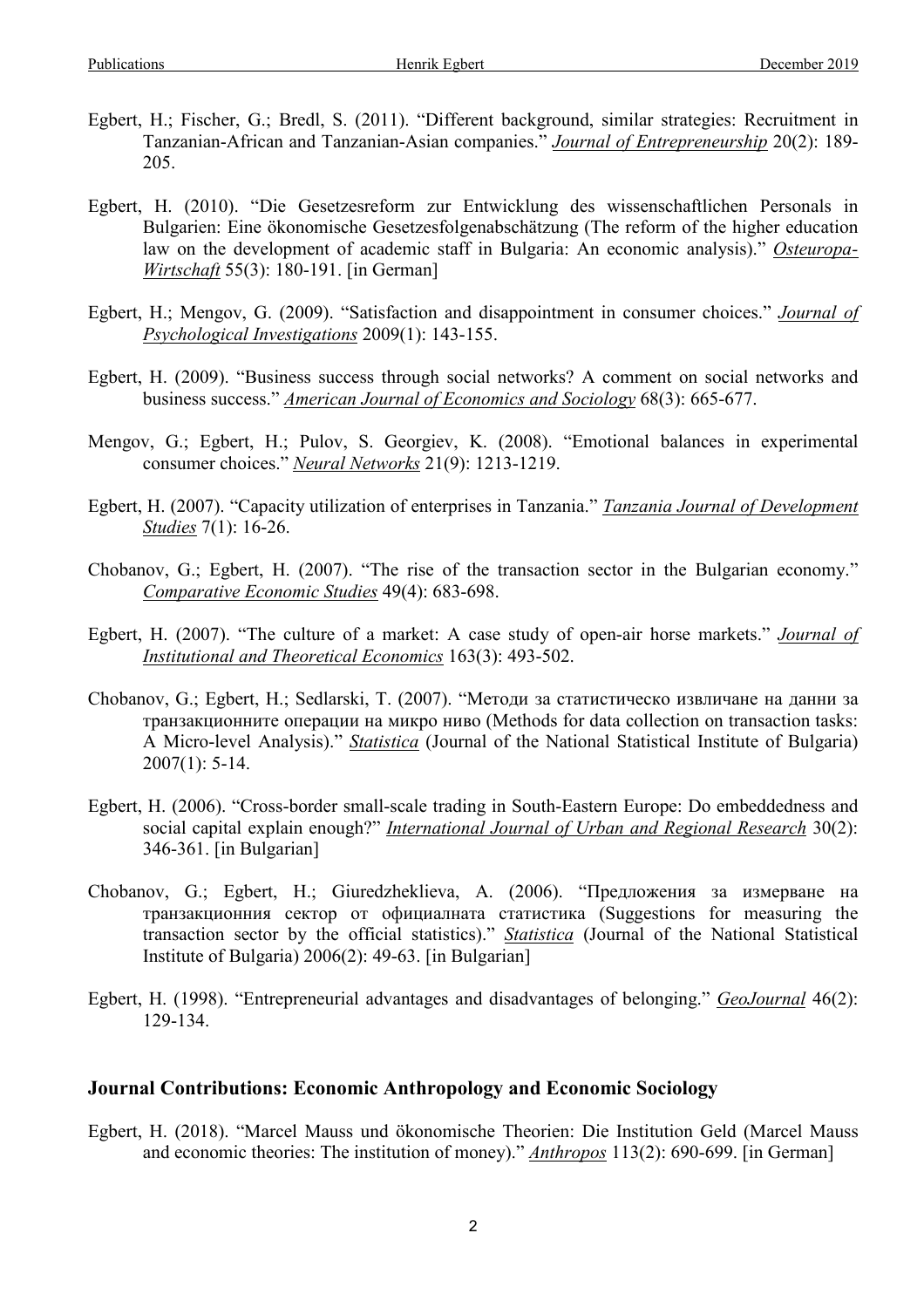- Egbert, H. (2017). "The Gift and Pay-What-You-Want Pricing." *Journal of Business Anthropology* 6(2): 218-230.
- Egbert, H. (2017). "The Gift and the Centipede." *Structure & Dynamics: eJournal of Anthropological and Related Sciences* 10(1): 22-29.
- Egbert, H.; Sedlarski, T. (2016). "Марсел Мос и новата институционална икономика (Marcel Mauss and New Institutional Economics)." *Economic and Social Alternatives* (*Икономически и социални алтернативи*) (4): 121-129.
- Egbert, H. (2015). "The return of Homo oeconomicus to anthropology: Comment on 'Economic deviance' by James G. Carrier." *Anthropology Today* 31(3): 17.
- Belianin, A.; Bobkova, N.; Egbert, H.; Kosals, L. (2014). "Экспериментальные методы исследования коррупции в экономических и социологических науках (Experimental research on corruption in economic theory and sociology)." *Journal of Economic Sociology* 14(1): 61-89. [in Russian]
- Egbert, H. (2011). "The proximity of spirit and the spirit of proximity." *Zeitschrift für Balkanologie* 47(1) 14-20.
- Egbert, H. (1992). "Pomaks in Bulgaria: Minority groups as links in a new political and economic orientation in Southeast Europe." *Journal of Muslim Minority Affairs* 13(2): 410-416.

## **Journal Contributions: Economic Education**

- Egbert, H.; Sedlarski, T. (2019). "Основи на съвременната икономика: Уилям Баумол и предприемачеството" (Foundations of contemporary economics: William Baumol)". *Economic Thought* (*Икономическа мисъл*) 2019(5): 109-117. [in Bulgarian]
- Egbert, H.; Sedlarski, T. (2018). "Основи на съвременната икономика: ДЖЕЙМС БЮКЯНЪН И КОНСТИТУЦИОННАТА ИКОНОМИКА (Foundations of contemporary economics: James Buchanan and constitutional economics)". *Economic Thought* (*Икономическа мисъл*) 2018(1): 113-122. [in Bulgarian]
	- Reprinted: In A. Leonidov, T. Sedlarski (eds.) *Economic Theories: An Anthology*. Vol. III. Sofia: Publishing House of St. Kliment Ohridski University, (2019) pp. 503-513.
- Egbert, H.; Sedlarski, T. (2017). "Основи на съвременната икономика: Ървин Фишер и теория на времевия избор (Foundations of contemporary economics: Irving Fisher and the theory of inter-temporal choice)." *Economic Thought* (*Икономическа мисъл*) 2017(1): 132-146. [in Bulgarian]
	- Reprinted: In A. Leonidov, T. Sedlarski (eds.) *Economic Theories: An Anthology*. Vol. II. Sofia: Publishing House of St. Kliment Ohridski University, (2017) pp. 108-120.
- Sedlarski, T.; Egbert, H. (2016). "Основи на съвременната икономика: Александър Гершенкрон (Foundations of contemporary economics: Alexander Gerschenkron)." *Economic Thought* (*Икономическа мисъл*) 2016(1): 133-141. [in Bulgarian]
- Sedlarski, T.; Egbert, H. (2014). "Основи на съвременната икономика: Готфрид Хаберлер (Foundations of contemporary economics: Gottfried Haberler)." *Economic Thought* (*Икономическа мисъл*) 2014(4): 130-135. [in Bulgarian]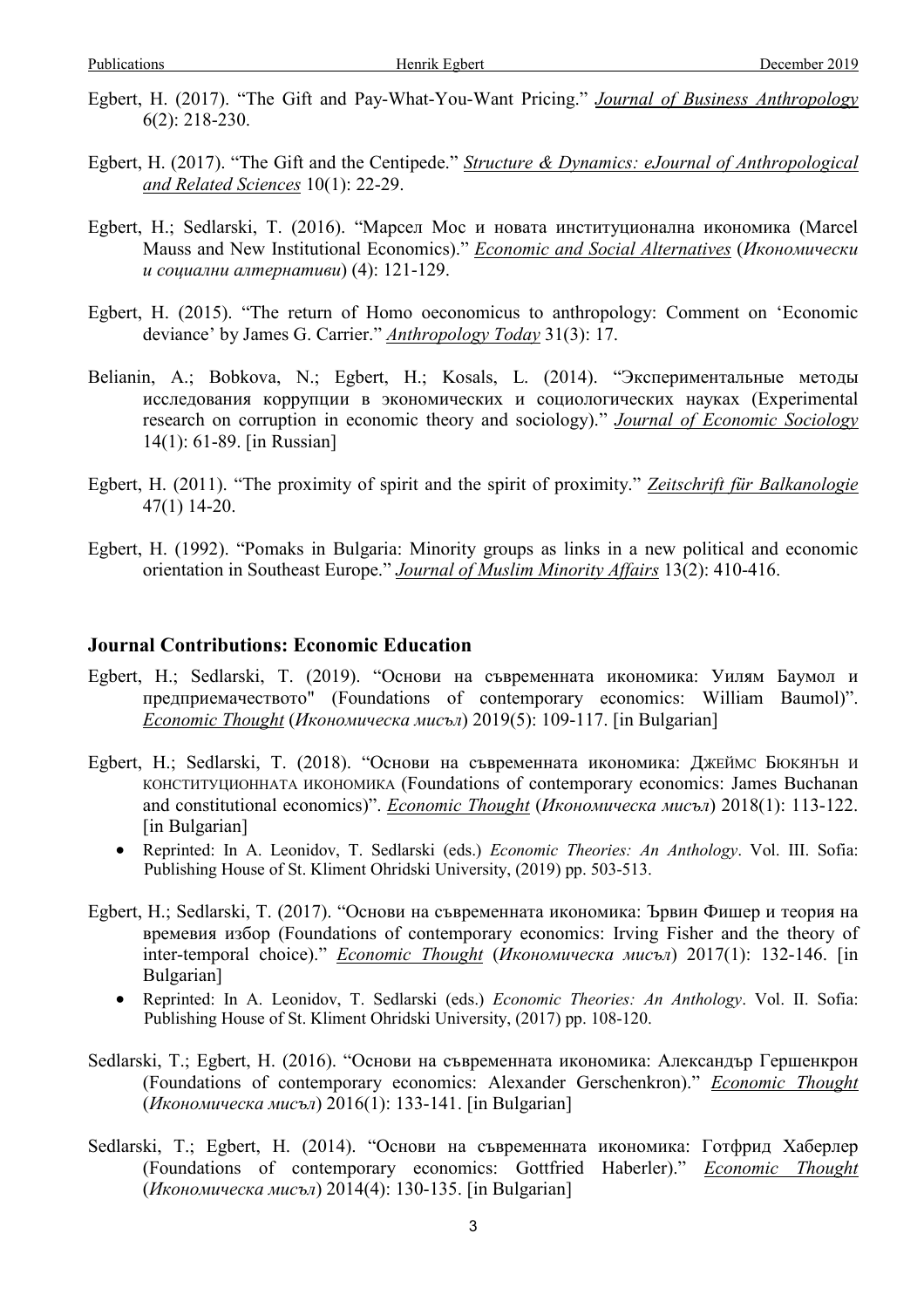- Egbert, H.; Farge, S.; Łyszczarz, H.; Sedlarski, T. (2014). "Interdisziplinäres Lehren und Lernen: Erfahrungen aus einer internationalen Summer School (Teaching and learning in an interdisciplinary context)." *Journal for Higher Education Development [Zeitschrift für Hochschulentwicklung]* 9(1): 133-146. [in German]
- Egbert, H.; Mertins, V. (2010). "Experiential learning with experiments." *International Review of Economics Education* 9(2): 59-66.
- Egbert, H.; Mertins, V. (2007). "Problemorientiertes Lernen durch Experimententwicklung: Das Beispiel eines Seminars Experimentelle Ökonomie und Vertrauen (Problem-centred learning through experiments)." *Journal for Higher Education Development [Zeitschrift für Hochschulentwicklung]* 2(4). [in German]
	- Reprinted: "best practice" example: Hochschuldidaktische Kurzinfos, Schriften zur Hochschuldidaktik, Beiträge und Empfehlungen des Fortbildungszentrums Hochschullehre der Friedrich-Alexander Universität Erlangen-Nürnberg, 4.2013.
	- Reprinted: In L. Huber, A. Pilniok, R. Sethe, B. Szczyrba, M. Vogel (eds.) *Forschendes Lehren im eigenen Fach: Blickpunkt Hochschuldidaktik*. Bielefeld: Bertelsmann, pp. 59-72, 2014.
- Egbert, H.; Mertins, V. (2006). "Das Marktexperiment mit großen Teilnehmergruppen (Market experiments with large groups of participants)." *Journal for Higher Education Development [Zeitschrift für Hochschulentwicklung]* 1(4). [in German]
- Egbert, H. (2004). "Zum Umgang mit Tabellen im Wirtschaftsunterricht (Graphs and figures in teaching economics)." *Unterricht Wirtschaft* 19(5): 32-35. [in German]
- Egbert, H. (2003). "Theoretische Ansätze zum Unternehmertum ethnischer Minderheiten (Theoretical approaches to entrepreneurship of ethnic minorities)." *Wirtschaftswissenschaftliches Studium* 32(12): 700-707. [in German]

# **Books and Books Edited**

- Egbert, H.; Esser, C. (eds.) (2010). *Aspects in Varieties of Capitalism: Dynamics, Economic Crisis, New Players*. Saarbrücken: Lambert Academic Pub. (INFER Series in Applied Economics Vol. 3).
- Kolb, H.; Egbert, H. (eds.) (2008). *Migrants and Markets: Perspectives from Economics and the Other Social Sciences*. Amsterdam: Amsterdam University Press. (IMISCOE Research Series).
- Egbert, H.; Esser, C. (eds.) (2007). *Migration and Labour Markets in the Social Sciences*. Münster: LIT. (INFER Research Perspectives Vol. 2).
- Egbert, H. (2001). *Netzwerke als unternehmerische Ressourcen und Restriktionen: Unternehmer in der tansanischen Stadt Tanga (Networks as Resources and Constraints: Entrepreneurs in the Tanzanian City of Tanga)*. Berlin: Verlag für Wissenschaft und Forschung.
- Bauer, U.; Egbert, H.; Jäger, F. (eds.) (2001). *Interkulturelle Beziehungen und Kulturwandel in Afrika: Beiträge zur Globalisierungsdebatte (Intercultural Relations and Cultural Change in Africa: Contributions to the Discourse on Globalisation).* Frankfurt: Peter Lang.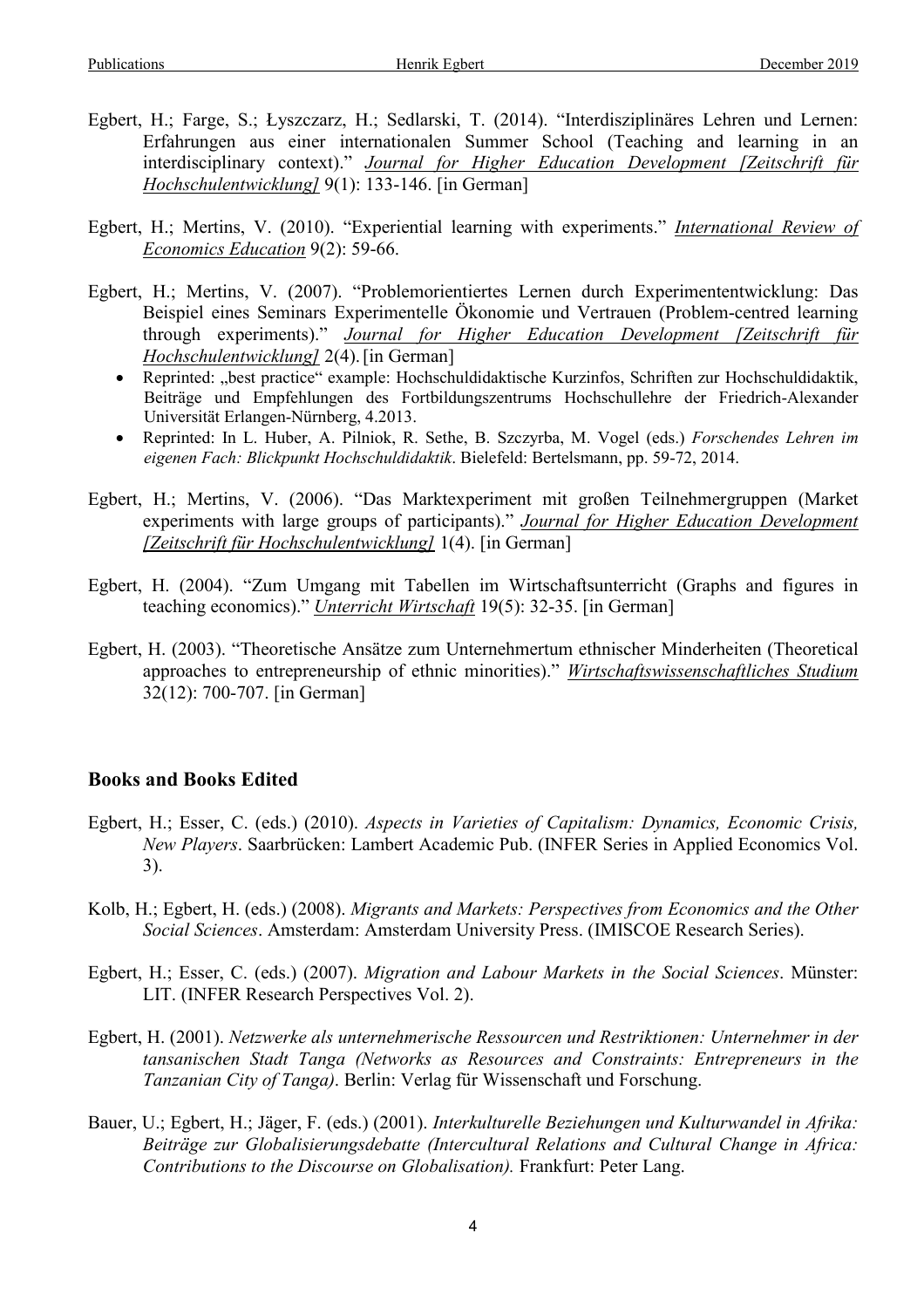Egbert, H.; Jöckl, A.; Kühme, W.; Vierke, U. (eds.) (2001). *Afrika im Wandel* (*Africa in Transition*). Berlin: Verlag für Wissenschaft und Forschung.

#### **Articles in Refereed Collected Volumes**

- Egbert, H.; Naqvi, N.; Sedlarski, T. (2017). "Production Possibility Frontier: New concepts for postcrisis economics textbooks", in: Jürgen Plöhn and George Chobanov (eds.): *Sustainability and Welfare Policy in European Economies*: Peter Lang Academic Research, pp. 11-22.
- Egbert, H.; Mertins, V. (2014). "Problemorientiertes Lernen durch Experimententwicklung: Das Beispiel eines Seminars Experimentelle Ökonomie und Vertrauen (Problem-centred learning through experiments)." In: L. Huber, A. Pilniok, R. Sethe, B. Szczyrba, M. Vogel (eds.) *Forschendes Lehren im eigenen Fach: Blickpunkt Hochschuldidaktik*. Bielefeld: Bertelsmann (Deutsche Gesellschaft für Hochschuldidaktik), pp. 59-72. [reprint of 2007] [in German]
- Egbert, H.; Sedlarski, T. (2012). "Ansätze zur Messung volkswirtschaftlicher Transaktionskosten: Ein Überblick (Approaches of measuring national transaction costs)." In: Hochschule Anhalt (ed.) *Demands on the Structures and Instruments of Economics in the Context of Globalization*, (26- 27 May 2011). Bernburg: Anhalt University of Applied Sciences, (mimeo), pp. 77-85.
- Egbert, H.; Ivanova, M. (2012). "Transaction employment in the USA and Bulgaria 1997 to 2006." In: Faculty of Economics and Business Administration (ed.) *Годишник на Стопански факултет на СУ Св. Климент Охридски, том 10/Yearbook of the Faculty of Economics and Business Administration, Sofia University, Vol. 10.* Sofia: Sofia University, pp. 75-85.
- Egbert, H.; Hildenbrand, A. (2012). "Financing early childhood education and care: Raising efficiency by using tradable vouchers." In: G. Chobanov, J. Plöhn, H. Schellhaass (eds.) *Markets, Sustainability and Social Welfare Enhancement in the European Union*. Frankfurt: Peter Lang, pp. 44-57.
- Egbert, H. (2010). "Risk reducing institutions in open-air markets." In: G. Kressel (ed.) *Anthropological Studies in Post-Socialist Micro-Economies in the Balkans*. New York: Edwin Mellen Press, pp. 71-86.
- Egbert, H.; Esser, C. (2010). "Dynamics, economic crisis, and new players: An introduction." In: H. Egbert, C. Esser (eds.) *Aspects in Varieties of Capitalism: Dynamics, Economic Crisis, New Players*. Saarbrücken: Lambert Academic Publishers, pp. 5-20.
- Egbert, H.; Ivanova, M.; Chobanov, G. (2010). "New data on the Bulgarian transaction sector: 1997 2006." In: G. Chobanov, J. Plöhn, H. Schellhaass (eds.) *Policies of Economic and Social Development in Europe*, Frankfurt: Peter Lang, pp. 115-126.
- Egbert, H.; Mertins, V. (2009). "Problemfelder und Lösungsskizzen für den Einsatz ökonomischer Experimente im Schulunterricht: Die Vorbereitungs- und Durchführungsphase (Using economic classroom experiments at schools)." In: G. Seeber (ed.) *Forschungsfelder der Wirtschaftsdidaktik*. Schwalbach: Wochenschau-Verlag, pp. 123-135. [in German]
- Egbert, H. (2008). "Networking in science and policy interventions: comment." In: M. Albert, D. Schmidtchen, S. Voigt (eds.) *Scientific Competition: Conferences on New Political Economy Vol. 25*. Tübingen: Mohr Siebeck, pp. 231-234.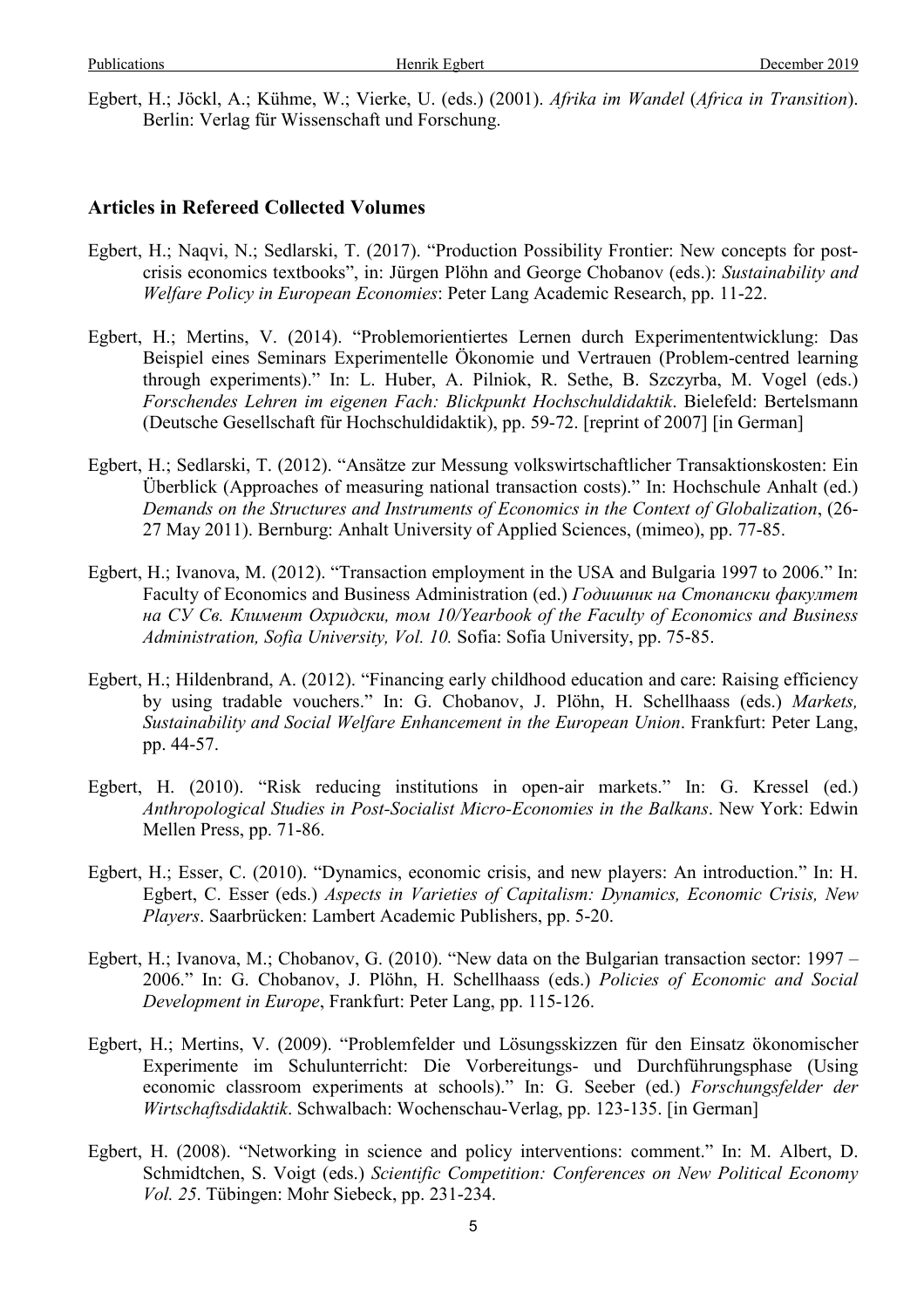- Kolb, H.; Egbert, H. (2008). "Introduction. Migrants and Markets: Perspectives from economics and the other social sciences." In: H. Kolb, H. Egbert (eds.) *Migrants and Markets: Perspectives from Economics and the Other Social Sciences*. Amsterdam: Amsterdam University Press, pp. 7-19.
- Chobanov, G.; Egbert, H.; Sedlarski, T. (2008). "Измерване на транзакционния сектор: Българската икономика 1997-2003 (Measuring the transaction sector: The case of the Bulgarian economy 1997-2003)." In: Faculty of Economics and Business Administration (ed.) *Годишник на Стопански факултет на СУ Св. Климент Охридски, том 7/Yearbook of the Faculty of Economics and Business Administration, Sofia University, Vol. 7*. Sofia: Sofia University, pp. 265-277. [in Bulgarian]
- Böhmer, M.; Egbert, H.; Esser, C. (2007). "Immigration and labour markets: An introduction." In: H. Egbert, C. Esser (eds.) *Migration and Labour Markets in the Social Sciences*. Münster: LIT, pp. 1-8.
- Egbert, H. (2004). "Networking and entrepreneurial success: A case study from Tanga, Tanzania." In: K. Wohlmut *et al.* (eds.) *African Development Perspectives Yearbook Vol. 9, 2002/2003*. Münster: LIT, pp. 291-309.
- Egbert, H. (2001). "Unternehmenskooperation in Tanga: Ein Fallbeispiel aus dem Holzsektor (Entrepreneurial cooperation in Tanga: A case study in the timber sector)." In: H. Egbert, A. Jöckel, W. Kühme, U. Vierke (eds.) *Afrika im Wandel*. Berlin: Verlag für Wissenschaft und Forschung, pp. 73-80. [in German]
- Egbert, H. (2001). "Trader tourism in the transformation process: Observations on Bulgaria between 1992 and 1996." In: M. Stierle, T. Birringer (eds.) *Economics of Transition: Theory, Experiences and EU Enlargement*. Berlin: Verlag für Wissenschaft und Forschung, pp. 235- 248.
- Egbert, H. (2001). "Menschen und Organisationsstrukturen im Kontext der Globalisierung. Einleitung zum Thementeil (People and organisational structures in the context of globalisation)." In: U. Bauer, H. Egbert, F. Jäger (eds.) *Interkulturelle Beziehungen und Kulturwandel in Afrika: Beiträge zur Globalisierungsdebatte*. Frankfurt a.M.: Peter Lang, pp. 13-18. [in German]
- Egbert, H. (1999). "Cooperation of enterprises in Tanzania: A case study in the timber sector." In: L. Sidorova, L. Bogdanova (eds.) *Rosijskaya ekonomika na rubeje 21 veka, Concepts and Issues of Economic Development, Vol. 1*. Perm: Perm State University, pp. 229-234.
- Egbert, H. (1999). "Erfolg durch organisationale Unternehmenszusammenschlüsse? IHK und eine Branchenvereinigung in der tansanischen Stadt Tanga (Entrepreneurial success through organisational cooperation? Comparing the chamber of commerce and a business organisation in the Tanzanian City of Tanga)." In: M. Stierle (ed.) *Globalisation: Effects on Enterprises, Employment and Government*. Berlin: Verlag für Wissenschaft und Forschung, pp. 319-329.

# **Book Reviews**

Egbert, H. (2004). "Die neuen Kommandohöhen: Untersuchungen über Globalisierung und Politik: Schmidt, Oliver, VWF 2003 (New commanding heights: Investigation into globalization and world politics)." *Peripherie* 93/94: 217-219. [in German]